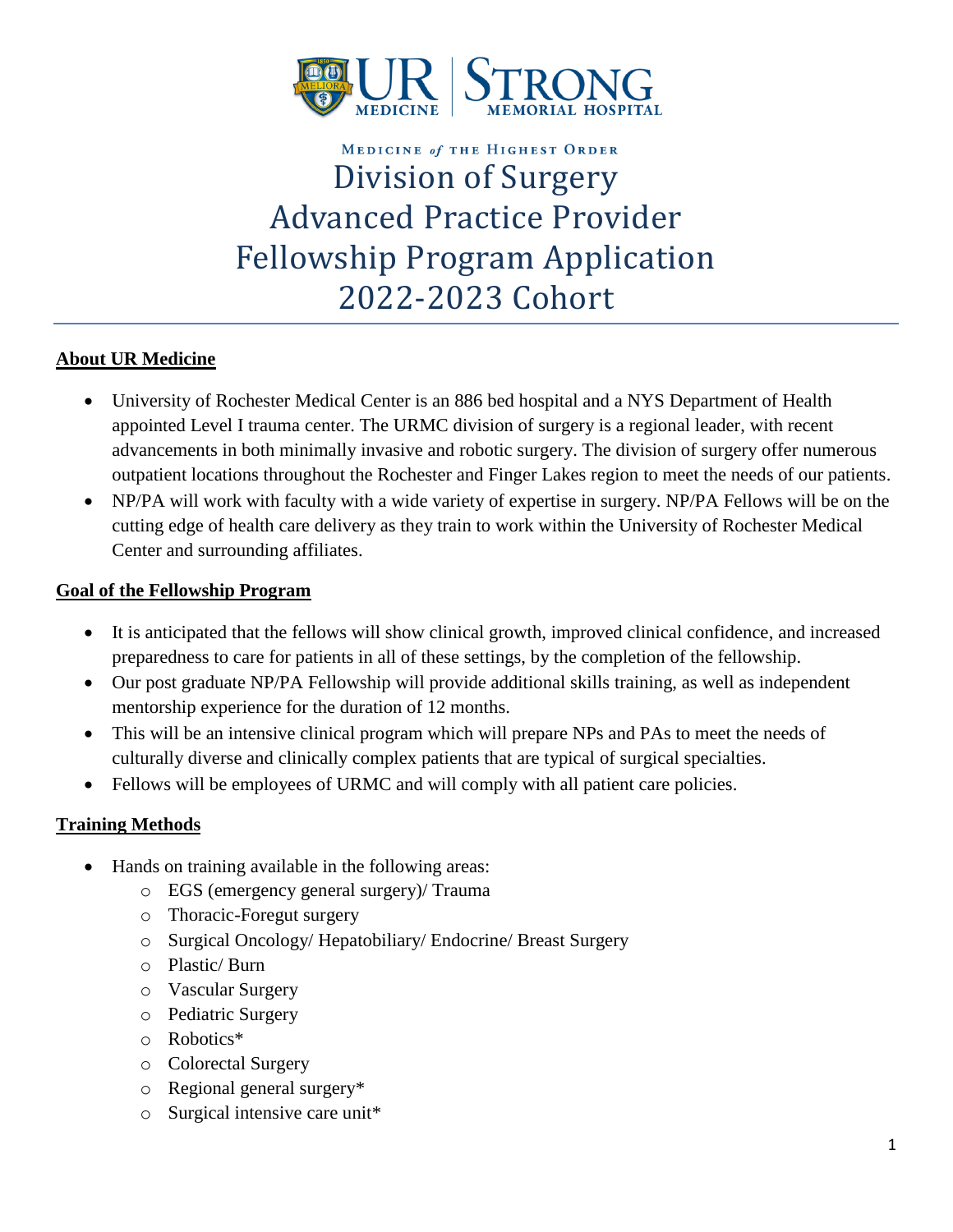# **Training Methods**

- Clinical Immersion
- Didactic Lectures
- On-line and in person Training Modules

# **Required Certifications**

- BLS
- **Infection Control Certification**

# **Program Outline**

- Applications will begin to be accepted on February 1, 2022
- Applications due March 4, 2022
- Interview process March 21- March 24, 2022
- Application acceptance notification no later than April 4, 2022
- Program start date: August 1, 2022 or October 31, 2022 pending graduation (May vs. August), licensure and credentials
- 12 month program
- Fellows are expected to remain for an additional 12 months, after program completion, within the division of surgery (upon successful completion of the 12 month program).

# **Benefits**

- Competitive Fellowship salary
- Health insurance coverage
- Dental insurance coverage
- Life insurance policy
- Disability insurance coverage
- 5 weeks of vacation/year
- 1 week CME time/year
- \$1000 CME annually
- DEA coverage
- White Jacket Allowance

The APP Fellow **MUST** meet the following qualifications upon start of the program:

- 1) Nurse Practitioner
	- a. Master's degree in Nursing
	- b. Active New York State licensure as Registered Nurse and Nurse Practitioner in good standing
	- c. Current national certification as a Nurse Practitioner
- 2) Physician Assistant
	- a. Completion of an NCCPA approved Physician Assistant program
	- b. Active New York State Physician Assistant licensure in good standing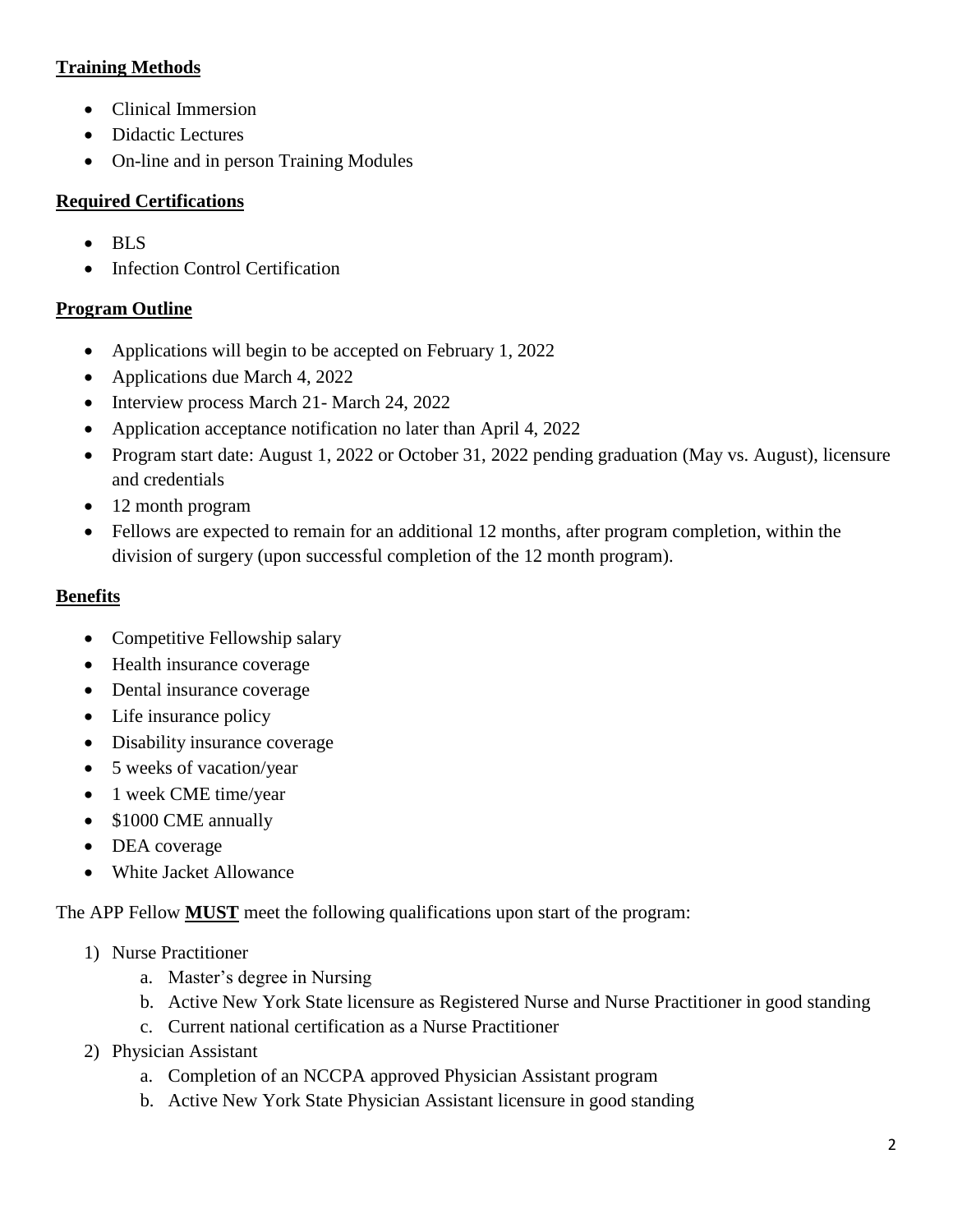c. Current national certification as a Physician Assistant

Applicants for the Surgical APP Fellow position should demonstrate clinical competence as well as excellent verbal and written communication skills. The APP Fellow should have excellent customer relation skills, a passion for surgical patients and an active desire to learn.

### **Application Process**:

- 1) Complete the on-line job application for the position: Surgical APP Fellowship Program Nurse Practitioner/Physician Assistant (**Job ID #** 234668) located on the Human Resources/Office of Nursing Recruitment website:
	- o <http://www.rochester.edu/people/nursing>

#### o **Helpful Hints:**

- 1. Our software works with a variety of web browsers including, Mozilla Firefox, Opera, and Safari. We recommend you use the most current version of these browsers since using old versions may create problems when applying for jobs. If you encounter any technical problems, applicants can contact our Help Desk at (585) ASK-URHR – (585) 275-8747, Mondays through Fridays,  $8:00 \text{ am} - 5:00 \text{ pm}$ .
	- Please review the completed online application carefully the system reads your resume and *attempts* to automatically populate your application for you, please ensure the information was populated correctly. If you encounter problems trying to upload your resume or cut and paste your resume you may want to manually complete the application and then forward your resume to [NursingRecruitment@urmc.rochester.edu](mailto:NursingRecruitment@urmc.rochester.edu) Both the application and resume are required to apply.
	- While answering the questions on the  $4<sup>th</sup>$  page, the screen refreshes after each entry you make. Please go slowly and wait 5-10 seconds after each click to allow the page to refresh before answering the next question.
- 2. *Current* University of Rochester Employees *do not* need to complete an online application. Simply forward your resume to [NursingRecruitment@urmc.rochester.edu](mailto:NursingRecruitment@urmc.rochester.edu)
- 3. Use the side bar on left to navigate through the system (i.e. Job Search Tips)
- 2) Please send the following items to Cheryl Lustik, DNP, RN, MS, APN-C, Director Sovie Center for Advanced Practice; Kara Mestnik, MS, APRN, FNP-C, Surgical APP Manager; and Alicia Frelier, MS, APRN, FNP-C Surgical Fellowship Coordinator
	- o Current Resume or Curriculum Vitae
	- o Official academic transcript to date
	- o Submit 2 professional references:
		- 1) Request a confidential recommendation from a Nurse Practitioner/Physician Assistant/Physician clinical preceptor during your academic program.
		- 2) Request a confidential recommendation from a Faculty member from your academic program.
	- o Letter of Interest:
		- 1) Provide a letter of interest which reflects on your interest in the Surgical APP Fellowship program, your passion for surgery, and how this opportunity will impact your future as a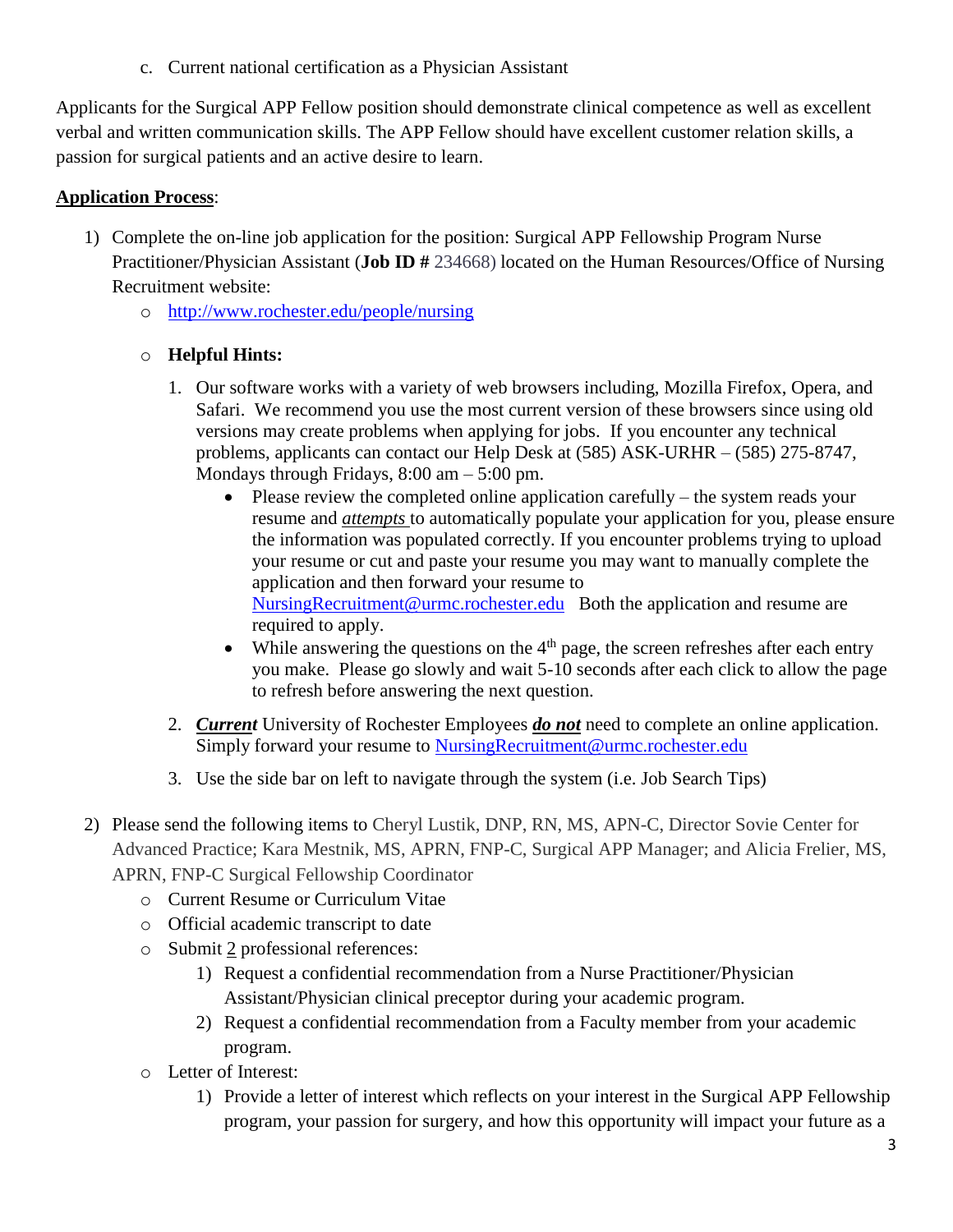surgical APP. Please also comment on why you think this program will be a good fit for you.

- 3) Applications for consideration for the 2022-2023 Fellowship program are due by March 4, 2022
- 4) Candidates will be contacted in mid-March to arrange for interview
- 5) Return complete application to:
	- Cheryl Lustik, DNP, RN, MS, APN-C Director, Sovie Center for Advanced Practice [Cheryl\\_Lustik@URMC.Rochester.edu](mailto:Cheryl_Lustik@URMC.Rochester.edu)
	- Kara Mestnik, MS, APRN, FNP-C Surgical APP Manager [Kara\\_Mestnik@URMC.Rochester.edu](mailto:Kara_Mestnik@URMC.Rochester.edu)
	- Alicia Frelier, MS, APRN, FNP-C Surgical APP Fellowship Coordinator [Alicia\\_Frelier@URMC.Rochester.edu](mailto:Alicia_Frelier@URMC.Rochester.edu)
- 6) Please e-mail Cheryl Lustik [Cheryl\\_lustik@urmc.rochester.edu](mailto:Cheryl_lustik@urmc.rochester.edu) questions or concerns about this application and the application process.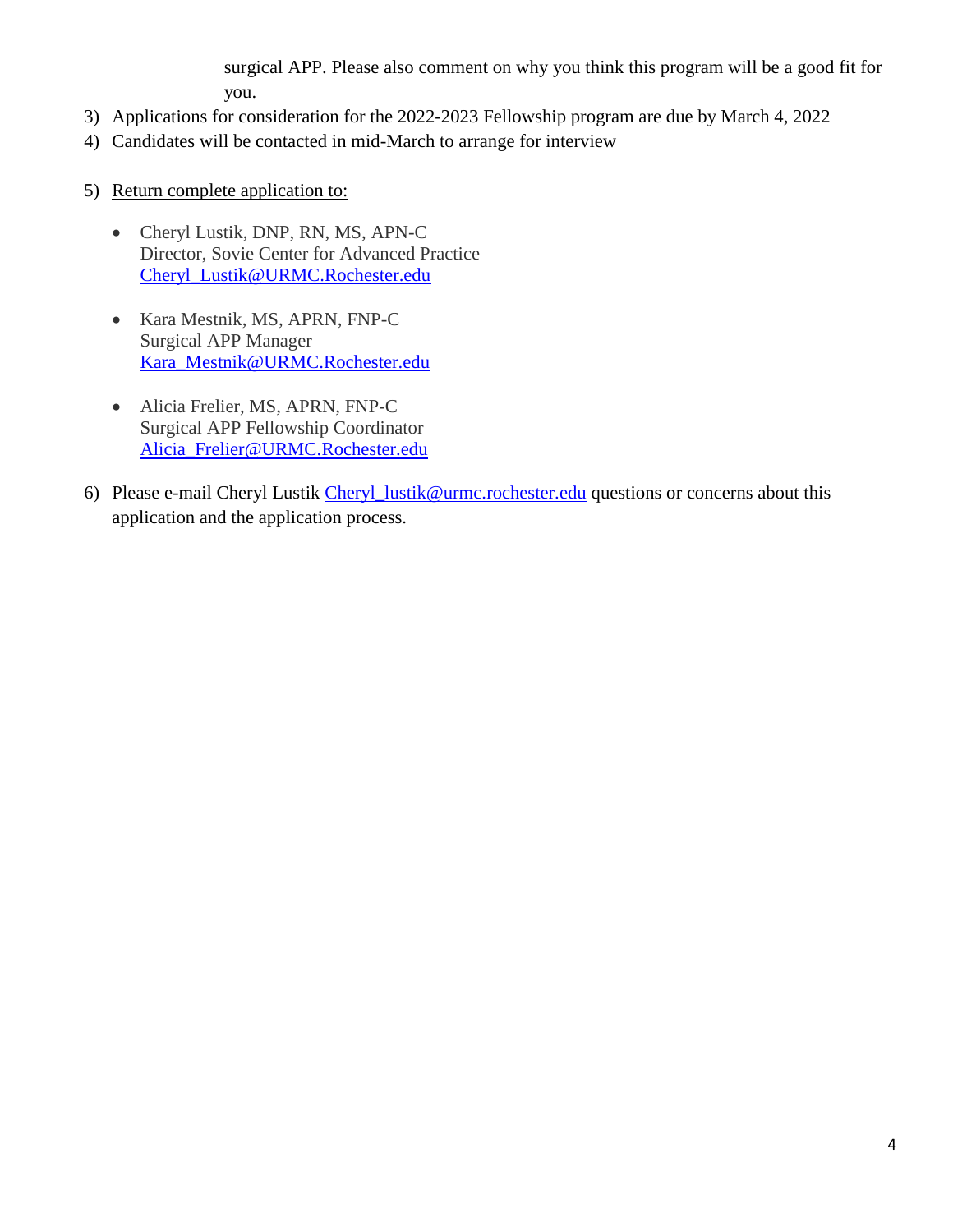

# **MEDICINE of THE HIGHEST ORDER** Surgical Advanced Practice Provider Fellowship Program Reference Form

Nurse Practitioner/Physician Assistant Program: \_\_\_\_\_\_\_\_\_\_\_\_\_\_\_\_\_\_\_\_\_\_\_\_\_\_\_\_\_\_\_\_

\_\_\_\_\_\_\_\_\_\_\_\_\_\_\_\_\_\_\_\_\_\_\_\_

Date:

\_\_\_\_\_\_\_\_\_\_\_\_\_\_\_\_\_\_\_\_\_\_\_\_\_\_\_\_\_\_\_\_\_ (name of applicant) has applied for a position in the Surgical APP Fellowship Program at Strong Memorial Hospital in Rochester, NY.

We would appreciate your evaluation of this applicant's general ability and professional proficiency in academic and clinical practice. We would like to know what you consider the applicant's strengths and areas for improvement to be. You can be assured that all information will be treated confidentially.

Please be advised that all recommendations are to be completed confidentially and recommender should be provided an envelope to enclose their recommendation which must have a signature across the seal of the envelope and can be submitted with the application.

I hereby authorize the release of my academic/clinical record to Strong Memorial Hospital.

Applicant Signature: \_\_\_\_\_\_\_\_\_\_\_\_\_\_\_\_\_\_\_\_\_\_\_\_\_\_\_\_\_\_\_\_\_\_\_\_\_\_\_\_\_

Applicant Printed Name: \_\_\_\_\_\_\_\_\_\_\_\_\_\_\_\_\_\_\_\_\_\_\_\_\_\_\_\_\_\_\_\_\_\_\_\_\_\_

\*\*\*\*\*\*\*\*\*\*\*\*\*\*\*\*\*\*\*\*\*\*\*\*\*\*\*\*\*\*\*\*\*\*\*\*\*\*\*\*\*\*\*\*\*\*\*\*\*\*\*\*\*\*\*\*\*\*\*\*\*\*\*\*\*\*\*\*\*\*\*\*\*\*\*\*\*\*\*\*\*\*\*\*\*\*\*\*\*\*

The above APP was a student in your academic/clinical setting during what period of time?

In comparison with the other students in the class, how would your rank this student academically?

Upper  $10\%$  ( ) Upper  $25\%$  ( ) Middle ( ) Lower  $25\%$  ( ) Lower  $10\%$  ( ) N/A ( )

In comparison with the other students you have worked with clinically, how would you rank this student clinically?

Upper  $10\%$  ( ) Upper  $25\%$  ( ) Middle ( ) Lower  $25\%$  ( ) Lower  $10\%$  ( ) N/A ( )